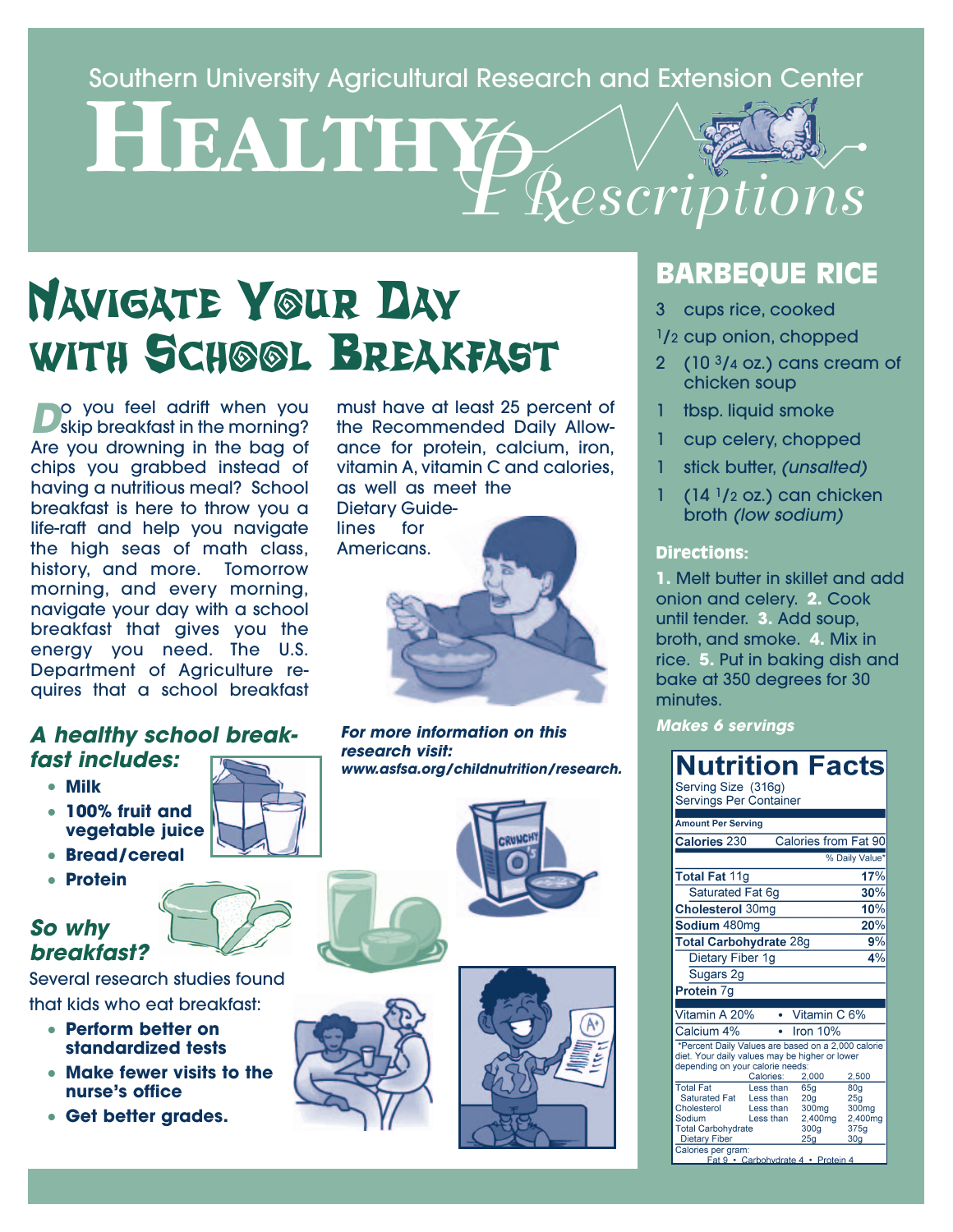# **2004 NATIONAL HEALTH & NUTRITION OBSERVANCES**

#### **MARCH**

American Red Cross Month National Colorectal Cancer Awareness Month National Kidney Month National Multiple Sclerosis Education & Awareness Month National Nutrition Month Save Your Vision Month Workplace Eye Health and Safety Month National Patient Safety Awareness Week **(7th-13th)** National School Breakfast Week **(8th-12th)** Pulmonary Rehabilitation Week **(14th-20th)** Brain Awareness Week **(15th-21st)** National Inhalants & Poisons Awareness Week **(21st-27th)** National Poison Prevention Week **(21st-27th)** World Tuberculosis Day **(24th)** National Sleep Awareness Week **(28th-April 4th)** Kick Butts Day **(31st)**

#### **April continued**

Candlelight Vigil for Eating Disorders Awareness IBS (Irritable Bowel Syndrome) Awareness Month National Donate Life Month National Facial Protection Month National Occupational Therapy Month National STD Awareness Month National Youth Sports Safety Month Sexual Assault Awareness Month Sports Eye Safety Month Women's Eye Health & Safety Month Alcohol-Free Weekend **(2nd-4th)** YMCA Healthy Kids Day **(3rd)** National Public Health Week **(5th-11th)** World Health Day **(7th)** National Alcohol Screening Day **(8th)** National Volunteer Week **(18th-24th)** National Minority Cancer Awareness Week **(18th-24th)** 2004 WalkAmerica **(24th-25th)** National Infant Immunization Week **(25th-May 1st)**

#### **April**

Alcohol Awareness Month Cancer Control Month

# **SUGGERNAL** SOUTHERN UNIVERSITY RESEARCH & EXTENSION<br>C E N T E R E N T E AGRICULTURAL

#### **Resources/References:**

- 1. American Public Health Association: www.apha.org
- 2. American School Food Service Association: www.asfsa.org
- 3. New Jersey Public Health Association: www.njha.org
- 4. Institute of Medicine Report. March 20, 2002 Unequal Treatment: Confronting Racial and Ethnic Disparities in Health Care
- 5. Using the Dietary Guidelines for Americans—USDA Center for Nutrition Policy and Promotion
- 6. Complete Food and Nutrition Guide—American Dietetic Association; Roberta Duyff, MS RD, CFCS
- 7. Trends in the United States: Consumer Attitudes and the Supermarket 2000; Food Marketing Institute
- 8. Nutrition for Dummies; Carol Ann Rinzler For Additional Resources contact **Southern University Agricultural Research and Extension Center at (225) 771-2242.**

Southern University Agricultural Research and Extension Center, an entity of the Southern University System, Leodrey Williams, Chancellor, Leon R. Tarver II, System President, S. Albert Gilliam, Chairman, Board of Supervisors. It is issued in furtherance of the Cooperative Extension Work Act of December 1971, in cooperation with the U. S. Department of Agriculture. All educational programs conducted by the SU Agricultural Research and Extension Center are provided to all ages regardless of race, national origin, or disability. Fifteen hundred copies of this publication were printed at a cost of \$776.25

© SUAREC Office of Technology Services • pub.76 • 1.5M • 3/04

**SU Agricultural Research and Extension Center c/o Healthy Prescriptions** Post Office Box 10010

Baton Rouge, Louisiana 70813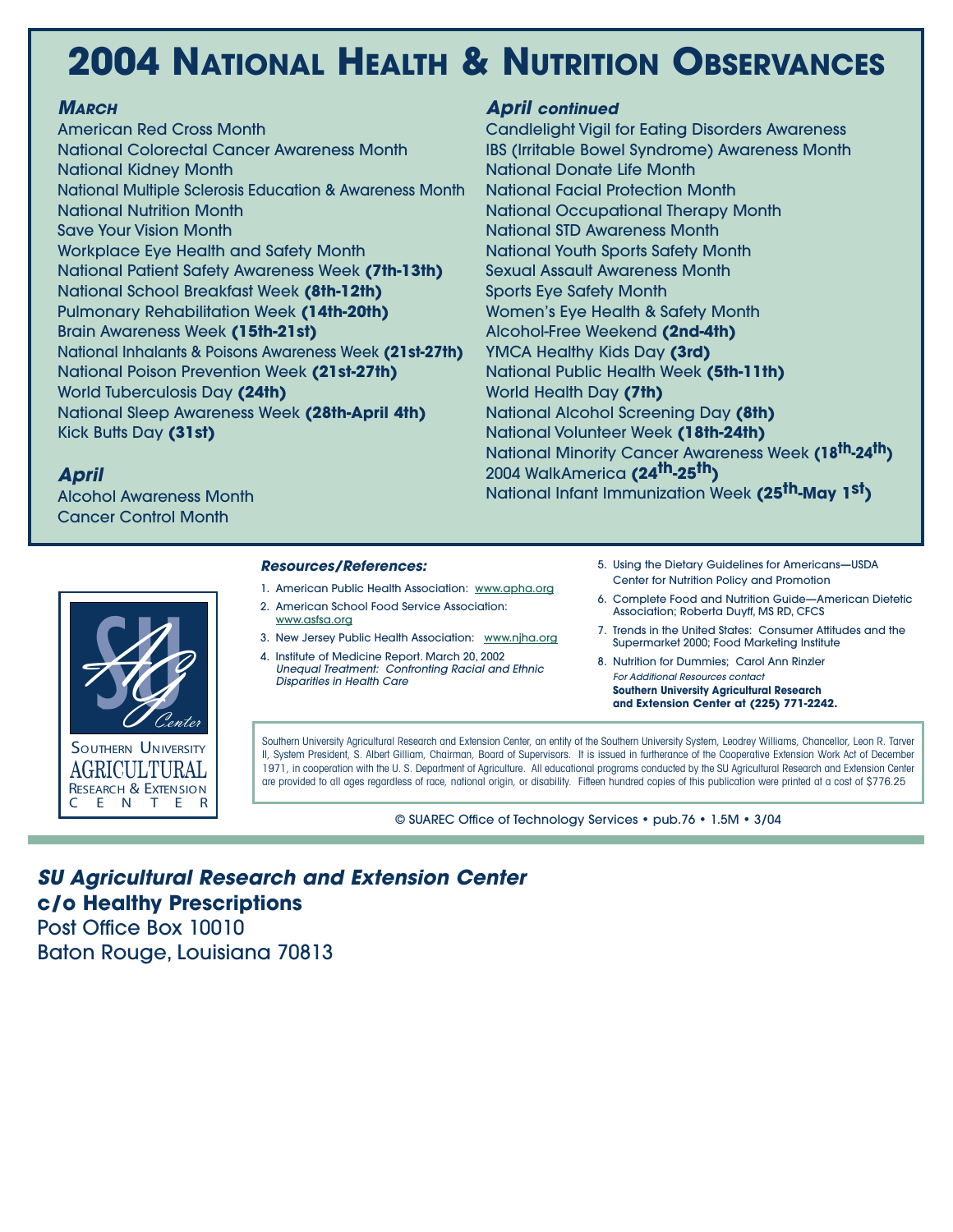### Southern University Agricultural Research and Extension Center

# **HEALTHY** *PRescriptions*

# **NATIONAL PUBLIC HEALTH WEEK NATIONAL PUBLIC HEALTH WEEK** April 5 - 11, 2004



**National Public Health Week is<br>always the first full week in** April. The theme for the 2004 observance is "Eliminating Health Disparities, Communities Moving From Statistics to Solutions." The American Public Health Association (APHA) will take the lead in partnering with other public health organizations, agencies, associations, foundations, and private entities to educate the public and policy makers about how this key public health issue effects all Americans. The goal during this week is to focus on highlighting a wide variety of projects and interventions to inspire other people who work on health

#### **MARCH/APRIL 2004**

Healthy Prescriptions is a bi-monthly newsletter published by the Southern University Agricultural Research and Extension Center. The newsletter is compiled by **Shantell Smith Jones**, Assistant Specialist-Health and **De'Shoin York Friendship**, Assistant Specialist- Nutrition. Design and Layout by **Donna Charles Badon**, Creative Specialist. This publication was made possible by a grant from the U.S. Department of Agriculture, Grant #99- ERHS-1-0483.

care issues and want to reduce health disparities in their communities.

#### **Statistics**

Racial and ethnic disparities in healthcare exist and, because they are associated with worse outcomes in many cases, are unacceptable.

Racial and ethnic disparities in healthcare occur in the context of broader historic and contemporary social and economic inequality, and evidence of persistent racial and ethnic discrimination in many sectors of American life.

Many sources – including health systems, healthcare providers, patients, and utilization managers – may contribute to racial and ethnic disparities in healthcare.

Biased attitudes, stereotyping, prejudice, and clinical uncertainty on the part of healthcare providers may contribute to racial and ethnic disparities in healthcare. While indirect evidence from several lines of research supports this statement, a

greater understanding of the prevalence and influence of these processes is needed and should be sought through research.

A small number of studies suggest that racial and ethnic minority patients are more likely than white patients to refuse treatment. These studies find that differences in refusal

rates are generally small and that minority patient refusal does not



fully explain healthcare disparities.

#### **Fast Facts on Health Disparities**

• African Americans are about 34 percent more likely to die of cancer than are whites, and more than two times more likely to die of cancer than are Asian or Pacific Islanders, American Indians, and Hispanics.

• According to the National Institute of Diabetes and Digestive and Kidney Disease, 40 to 70 percent of American Indian adults age 45 to 74 were found to have diabetes in a recent screening study in three geographic areas.

• According to the American Heart Association,cardiovascular disease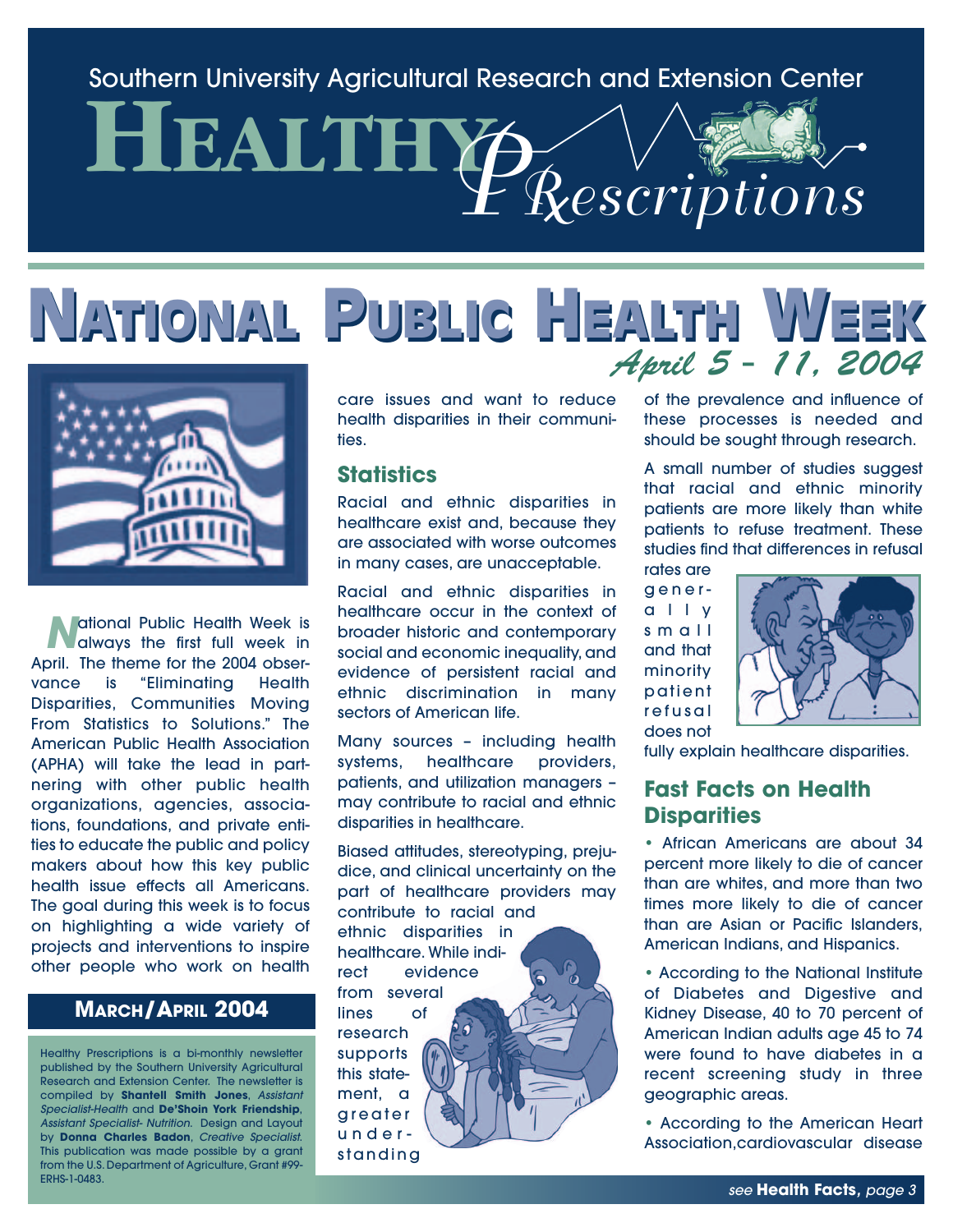#### **CELEBRATING NATIONAL NUTRITION MONTH ® "Eat Smart, Stay Healthy"**

#### *by De'Shoin York Friendship* Nutrition Specialist

**2** he first quarter of the new year **The first quarter of the new year**<br>has come, and amazingly is almost over. So, how's your new year's resolution about healthy eating going? If it is like most Americans, it has been like a roller coaster, delayed, rearranged, postponed, improved, and depreciated in value. But why the drama when it comes to lifestyle changes? Most of us set unrealistic goals for making health or lifestyle changes, espe-

cially eating choices. Many of us are looking d for quick and easy methods of change that



bring the same results. Don't get me wrong—they work, but that quick response brings an even quicker response to regained pounds and an increase in original weight. Change is not an easy task; it has to come about in stages to ensure success. In this issue of Healthy Prescriptions, in celebration of the **National Nutrition Month's®** theme "Eat Smart, Stay Healthy," we will provide the **ABC's** of good health.

#### ABC's of Good Health **Aim for Fitness**

Eating is something we all enjoy. The large variety of food selections are enormous and it can be fun to pick and choose from the bountiful produce available and the convenience of other food sources. Remember variety is the key to a healthy diet and lifestyle. There are three key points to remember when developing a healthy lifestyle:

- **Aim for Fitness**
- **Build a Healthy Base**
- **Choose Sensibly**

By aiming, building and choosing sensibly, you can promote your health and reduce your risk of chronic illnesses

such as heart disease, certain types of cancer, diabetes, stroke, and osteoporosis. Good diets can also reduce major risk factors for chronic



disease such as obesity, high blood pressure, and high blood cholesterol. Food choices, lifestyle, environment, and family history affect your health. The Dietary Guidelines are just that, a guide to assist you with life-long dietary and health changes. So let's look a little closer at the ABC's for a healthy lifestyle.

You are probably saying to yourself, "I have looked at the chart and I could stand to lower my risk", or you may be saying, "I would like to maintain my healthy weight status." Here are some tips to help you reach that healthier lifestyle.

#### **Build a Healthy Base**

The Food Guide Pyramid is one of the best tools to help with selecting food and incorporating the idea of variety and balance. Different foods contribute different nutrients.

No single food contains all the nutrients you need. For example,

oranges provide vitamin C and folate but does not contain vitamin B<sub>12,</sub><br>However cheese provides calcium and  $B_{12}$  but not vitamin C. How can you get all the nutri-

ents you need to be healthy? The Food Guide Pyramid is the answer. The Food Guide Pyramid, the new replacement for the Basic Four Food Groups, is the best start to



incorporating healthy eating and other lifestyle changes. If for some reason you can not eat from various food groups, such as dairy foods due to lactose intolerance, seek other alternatives that can provide those nutrients in your eating plan.

#### **Choose Sensibly** Making Trade-Offs

According to Trends, a report by the Food Marketing Institute (FMI), consumers continue to value taste above nutrition in choosing foods. Taste should be our bottom line in making sensible choices about eating. Eating is something that we should enjoy just like any other part of our life. However, there is no one set menu plan to eat healthy. Each person has his or her own likes and dislikes and trade-offs that they are willing to make. For example, you must have real butter with your toast. Instead of having 3 tablespoons of butter, maybe only 1 1/2 or maybe 2 tablespoons with a sugar substitute with your coffee. It

may be as easy as changing from white bread to whole wheat bread. By making simple changes or



trade-offs you can still enjoy eating and still make changes that will beneficial for a lifetime.

#### Let the Food Label Help with Trade-Offs

The nutrition fact label is the best source of information when making food decisions. Nutrition information on labels help you choose foods that fit into your overall eating plan. The nutrition fact label

describes the amount of nutrients, cholesterol, fiber, fat, and calories in

**Nutrition Facts**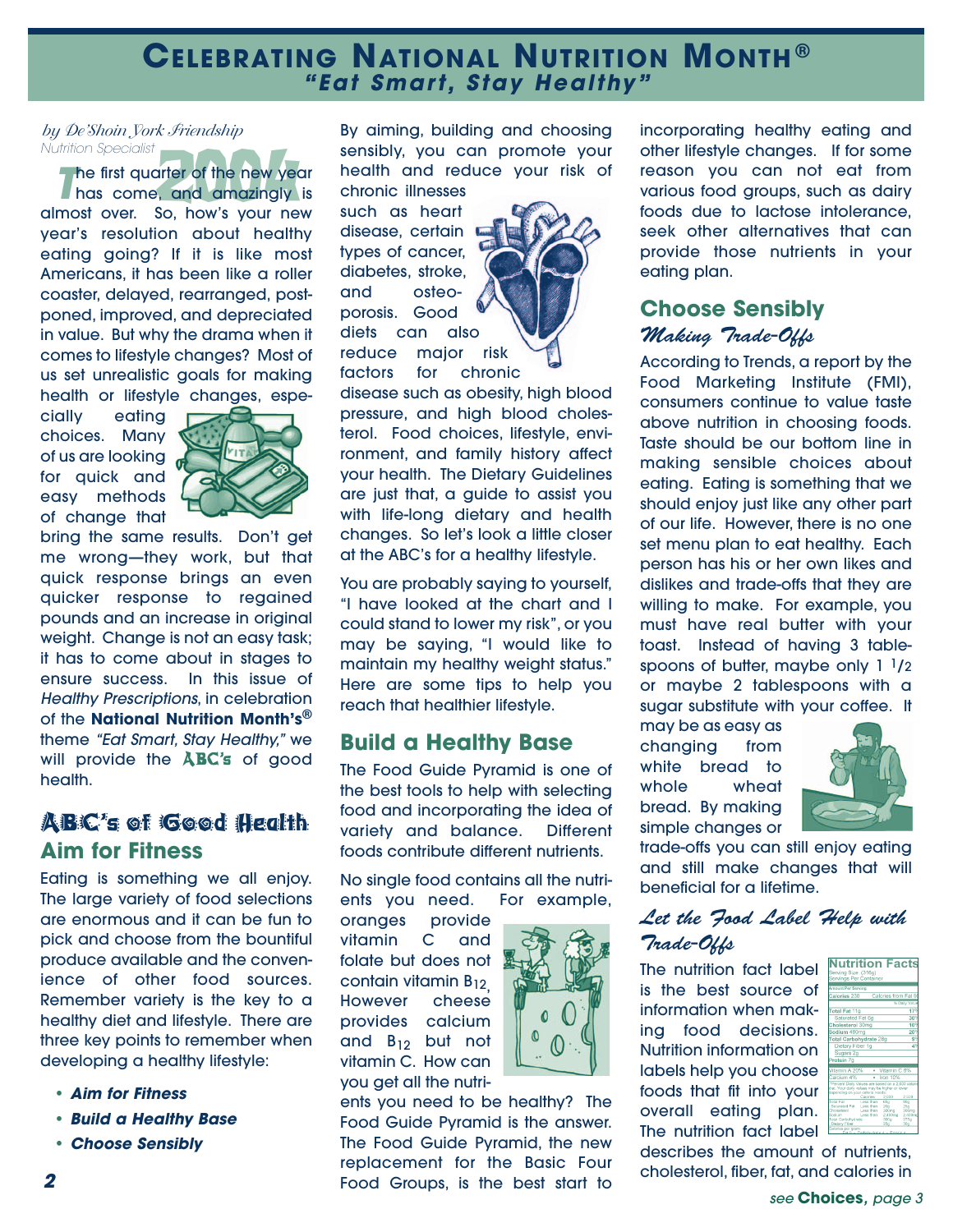#### **Health Facts**, continued from page 1

accounted for 36.2 percent of all deaths in Asian Pacific Islander women.

• In 1999. the number of HIV-infection deaths among Hispanics or Latinos was



7.3 per 100,000 populations—just over ten times the target of 0.7 per 100,000 populations.

• According to the March of Dimes, in 2000, 75.7 percent of white mothers received either adequate or adequate plus prenatal care, compared to 67.1 percent of African-American mothers, 58.1 percent of Native American mothers, 73.9 percent of Asian or Pacific Islander mothers and 65.6 percent of Hispanic mothers. In addition, African-American mothers were nearly twice as likely and Native American mothers nearly 2 1/2 times as likely as white mothers to receive inadequate pre-natal care.

Thus, it is important to

increase awareness of racial and ethnic disparities in healthcare among the general public and key stakeholders, as well as increase healthcare providers' awareness of disparities.

#### **Choices**, continued from page 2

that particular food item. Not only does it provide nutritional information but also a nutritional description, and health claims. With food labels, you can make nutrition related decisions as you shop.

# **National School Breakfast Week**

**Parents, what if you could do something for your child that** meant:

• Improving standardized test scores, especially in math;

• A better attendance record and fewer tardy slips;

• Fewer trips to the nurse's office; and

• Fewer trips to the principal's office.



Did you know three different research studies show that eating school breakfast can lead to these results?

It's time to look at school breakfast.

If your children are too sleepy in the morning to eat breakfast before they leave home, have to catch an early bus before they're



really hungry, or otherwise miss a good morning meal at home, kids can get a nutritious breakfast at school. Every day an average of 8.1 million students eat breakfast in 78 percent of the nation's schools. Since 1966 the School Breakfast Program has made the morning meal available to any child who wants to participate.

The American School Food Service Association celebrates school breakfast week every year in early March to remind you and your kids that eating a complete, healthy breakfast is an essential part of being prepared to learn in school. National School Breakfast Week is a perfect chance to try school break-

fast again or for the first time. Whether your child eats at home or at school, don't forget to make time for breakfast.



| <b>How Many Servings Do I Need Each Day?</b>                                              |                                                                                                    |                                                                          |                                        |  |
|-------------------------------------------------------------------------------------------|----------------------------------------------------------------------------------------------------|--------------------------------------------------------------------------|----------------------------------------|--|
| <b>Food Group</b>                                                                         | <b>Children ages</b><br>2 to 6 years old,<br>women, some older<br>adults (about<br>1,600 calories) | Older children, teen<br>girls, active women,<br>most men (about<br>2,200 | Teen boys, active<br>men (about 2,800) |  |
| Bread, Cereal, Rice,<br>and Pasta Group<br>(Grain Group)-<br>especially whole grain       | 6                                                                                                  | 9                                                                        | 11                                     |  |
| <b>Vegetable Group</b>                                                                    | 3                                                                                                  | 4                                                                        | 5                                      |  |
| <b>Fruit Group</b>                                                                        | $\overline{2}$                                                                                     | 3                                                                        | 4                                      |  |
| Milk, Yogurt, and<br><b>Cheese Group (Milk</b><br>Group)-preferably fat<br>fee or low fat | 2 or $3*$                                                                                          | $2$ or $3*$                                                              | 2 or $3*$                              |  |
| Meat, Poultry, Fish, Dry<br>Beans, Eggs, and Nuts<br>Group-preferably lean<br>or low fat  | 2 for a total<br>of 5 ounces                                                                       | 2 for a total of 6<br>ounces                                             | 3, for a total of<br>7 ounces          |  |

Adapted from US Department of Agriculture Center for Nutrition Policy and Promotion. The Food Guide Pyramid, Home and Garden Bulletin Number 252, 1996.\*The number of servings depends on your age. Older children and teenagers (ages 9 to 18 years) and adults over the age of 50 need 3 servings daily. Others need 2<br>servings daily. During pregnancy and lactation, the recommended n **3**